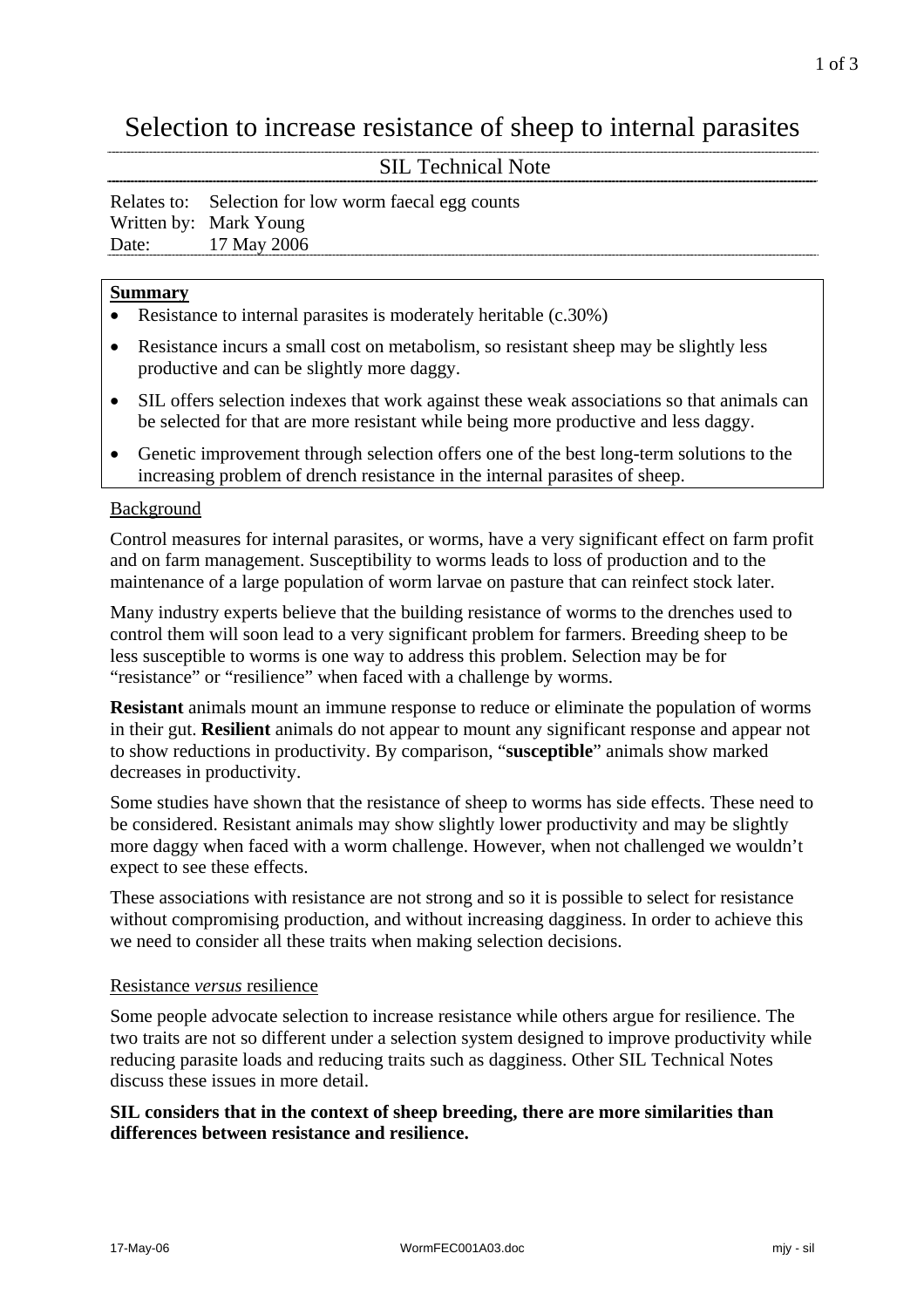#### Definition of resistance

In practice, resistance to internal parasites is measured as low faecal egg counts (FEC). Lower FEC is associated with animals mounting a challenge to the worm population in their gut and this challenge can reduce both the number of worms and the amount of eggs they produce.

As part of resistance, sheep mount an immunological response to the worm infection. This can be measured by assessing levels of an antibody in the blood of sheep that have been challenged. However, it is less well related to resistance than FEC.

FEC is the on-farm measure most commonly used by SIL breeders to predict genetic merit for resistance to worms.

#### Genetics of resistance

Resistance (FEC) is moderately heritable (25-30%). It is more heritable if two measurements are made at different times. This is because taking an extra measurement helps when it is not always possible to collect representative faecal samples from each sheep.

There are unfavourable, but weak, associations between resistance and production traits, and between resistance and dag score. Under a worm challenge, more resistance sheep can produce slightly less and be slightly more daggy. Fortunately there is a favourable correlation between dag score and production traits – more productive sheep have lower dag scores.

Unfavourable associations do not mean resistance is an unrealistic selection objective. Far from it. Since these associations are not strong it is quite reasonable to expect that we can simultaneously improve these traits through selection. The unfavourable associations just mean progress will be a little slower.

#### Measuring resistance as FEC

SIL uses the WormFEC protocol for assessing FEC as part of a breeding programme. Developed by AgResearch, information collected on farm following this protocol is used by SIL to produce estimates of genetic merit for resistance, the breeding values for FEC.

The genetic evaluation module used by SIL assumes FEC information has been collected under particular conditions. Details of this can be obtained from AgResearch (see contacts below). Briefly, this involves –

- Drenching lambs at weaning
- Collecting a faecal sample after a summer challenge of 6-8 weeks (FEC1 measurement), followed by a second drench
- Collecting a faecal sample after an autumn of 6-8 weeks challenge (FEC2) measurement).
- Sometimes a  $2<sup>nd</sup>$  sample is collected a few days after FEC1 instead of a FEC2 collection. This is known as FEC1B. It is desirable to have a second sample measured later, but a compromise can be made to ensure a second sample is collected. Bear in mind that it is important to have repeat measurements on each animal.
- There is the option of taking a blood sample at 7-9 months of age and measuring the level of worm antibody. This method can reduce work and cost but genetic progress will be slower because it is less well related to resistance than two FEC measurements.

Animals need to be challenged. In some situations (e.g. dry seasons) the challenge period may need to be extended, to obtain higher average egg counts from which we can see variation